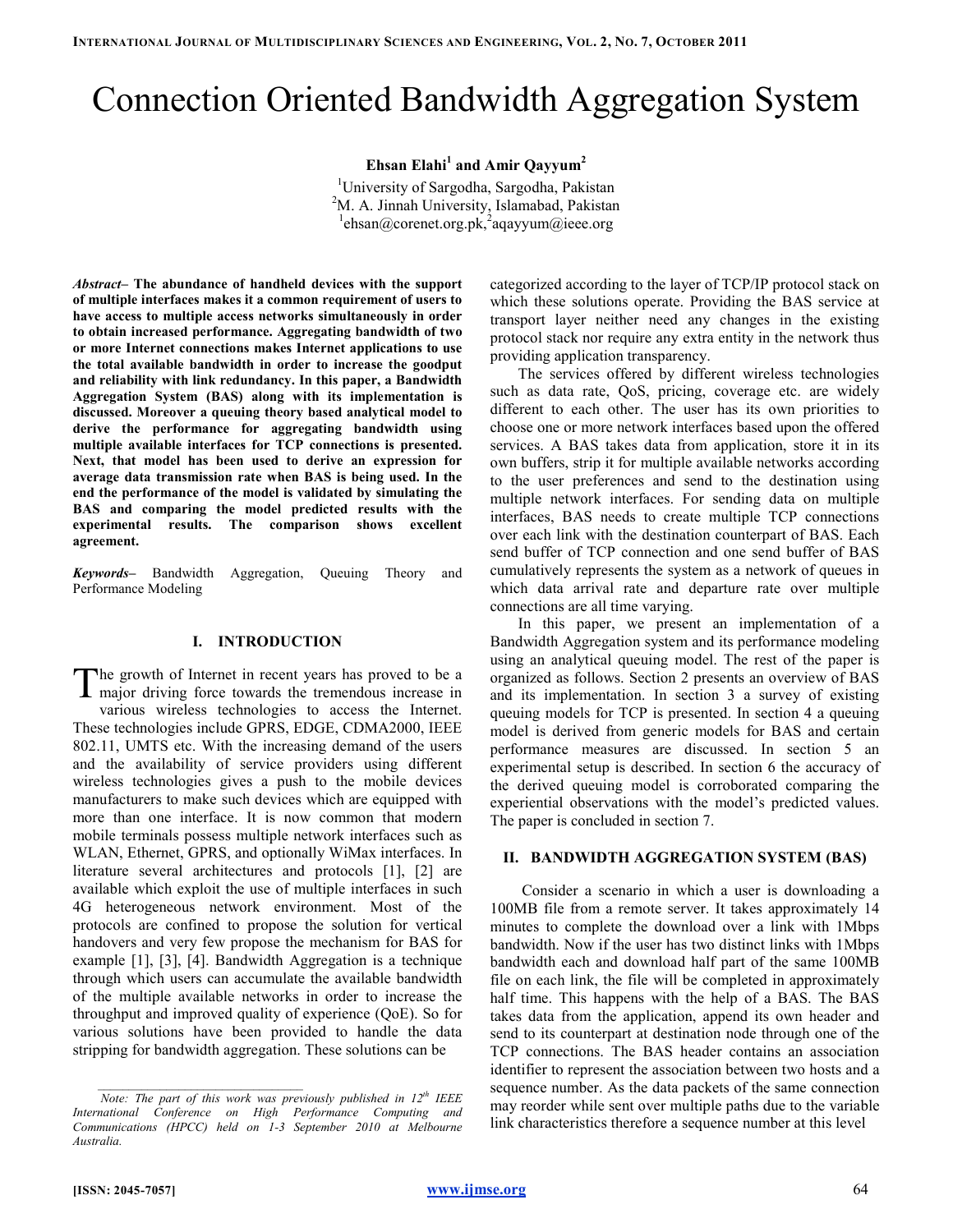

Fig. 1: Generic BAS architecture

is necessary. The association identifier has the role of a demultiplexer as there may be more than one associations being run on single BAS for multiple applications.

There are two main modules in a BAS as shown in Fig. 1. The module that is responsible for data stripping, appending header and sending over different interfaces is called "BAS scheduler". The BAS scheduler maintains the observed throughput for each connection when sending data so that it can send data to each interface as per its observed throughput in order to avoid head of line blocking problem. There is another module in the system known as "BAS re-assembler". It is responsible for reception of data, detaching BAS header and passing to the receiving application if data received is in and passing to the receiving application if data received is in order otherwise it buffers data in it's receive buffer until it becomes in order. Architecture of a BAS is shown in Fig. 1. The BAS scheduler maintains the observed<br>for each connection when sending data so that it<br>ta to each interface as per its observed throughput<br>avoid head of line blocking problem. There is

The protocol and computational overhead may be The protocol and computational overhead may be negligible because if the BAS is using 64 bit header with 32 bits for association identifier and 32 bits for sequence number field and if the average data size is 2KB then the protocol overhead will just be 0.4%. The BAS architecture presented in this paper is quite a generic architecture and can fit for any kind of protocol with similar objectives.

The advantages of a BAS being deployed above the The advantages of a BAS being deployed above the transport layer and below application layer are that there is no need to re-implement TCP or any other protocol above or below this system. Moreover unlike [5], any extra entity in the need to re-implement TCP or any other protocol above or below this system. Moreover unlike [5], any extra entity in the network is not required as compared to such systems being deployed at the network layer. The generic architecture presented in this paper also does not require any changes in current socket API for application developers and also it can have support for legacy applications. The BAS described in [6] is also the session layer solution but it requires a new API and consequently could not serve the legacy applications. Although the system presented in  $[6]$  has the advantage of selecting the transport layer protocol based upon the application requirements.<br>The disadvantages of using such systems may be fairness application requirements.

The disadvantages of using such systems may be fairness issue at the shared bottleneck. As there is no such mechanism to ensure that the traffic of each sub-flow will be passed through distinct end-to-end paths so there may exists some single bottleneck on the way through which the traffic of more than one sub-flow may pass. The only assumption that there does not exist any shared bottleneck end-to-end is that the system will use multiple addresses at both endpoints to get different paths to the destination  $[7]$ . Although it is not guaranteed but path diversity and connection diversity can help in improving TCP throughput significantly. anteed but path diversity and connection diversity can<br>in improving TCP throughput significantly.<br>The implementation of a BAS is fairly simple. The BAS nd-to-end paths so there may exists some<br>on the way through which the traffic of<br>-flow may pass. The only assumption that

is implemented by overloading the socket API's socket, connect, listen, accept, send and recv calls. Each send call just write the data into the *Main Send Buffer* if space is available while each *recv* call just read the data from the head of while each *recv* call just read the data from the head of *Main\_Recv\_Buffer*. There are two main threads running in a BAS named as scheduler and re-assembler. Algorithm 1 describes the necessary steps involved in scheduler and Algorithm 2 describes the necessary steps involved in re-Algorithm 2 describes the necessary steps involved in re assembler. As mentioned earlier that in this paper we are presenting a very generic design of a BAS. The transport layer or session layer protocols implementing such a system may have their own connection/association establishment and termination procedures. Such types of mechanisms are scope of this paper. session layer protocols implementing such a system may<br>re their own connection/association establishment and<br>mination procedures. Such types of mechanisms are out of

|                                                                       | <b>Algorithm 1:</b> Data Schedule(AID, CID[], PM[], c ctr)           |  |  |  |  |  |  |
|-----------------------------------------------------------------------|----------------------------------------------------------------------|--|--|--|--|--|--|
|                                                                       | Input: Association identifier, Array of connection descriptors under |  |  |  |  |  |  |
|                                                                       | current association, Performance measure that is the observed        |  |  |  |  |  |  |
|                                                                       | throughput in previous iteration of each connection. Total number of |  |  |  |  |  |  |
|                                                                       | connection under current association                                 |  |  |  |  |  |  |
|                                                                       | <b>Output:</b> Strip data taken from Send Buffer and send on each    |  |  |  |  |  |  |
|                                                                       | connection based upon each PM, Update PM                             |  |  |  |  |  |  |
|                                                                       | 1: for $i = l$ to c ctr do                                           |  |  |  |  |  |  |
| 2:                                                                    | if $PM[i] > Minimum$ Data Packet Size then                           |  |  |  |  |  |  |
| {Get data of size equal PM[i], append header and send on<br>3:        |                                                                      |  |  |  |  |  |  |
|                                                                       | CID[i]                                                               |  |  |  |  |  |  |
| 4:                                                                    | {Based upon return value of send() call, update PM[i]}               |  |  |  |  |  |  |
| 5:                                                                    | else                                                                 |  |  |  |  |  |  |
| 6:<br>Wait for certain number of iterations and then try to send data |                                                                      |  |  |  |  |  |  |
|                                                                       | packet of Minimum Data Packet Size}                                  |  |  |  |  |  |  |
| 7:                                                                    | {Based upon return value of send() call, update PM[i]}               |  |  |  |  |  |  |
| $8 -$                                                                 | end if                                                               |  |  |  |  |  |  |
|                                                                       | $9:$ end for                                                         |  |  |  |  |  |  |

Algorithm 2: Data\_Re-assemble(AID, CID[], c\_ctr)

Input: Association identifier, Array of connection descriptors under current association, Total number of connections under current association

Output: Data packets received from each connection, detach header and according to sequence number place in Main\_Recv\_Buffer 1: for  $i =l$  to  $c_c$  ctr do

- 2: **if** socket CID[i] is readable then
- 3: {receive packet, parse header, place in Main\_Recv\_Buffer at appropriate place according to the sequence number} to sequence number place in Main\_Recv\_Buffer<br>  $c_c$ ctr **do**<br>
CID[i] is readable **then**<br>
we packet, parse header, place in Main\_Recv\_But<br>
opriate place according to the sequence number}

### III. EXISTING QUEUING MODELS FOR TCP

There are numerous models available in the literature to predict the performance of TCP connections. Some of those are based upon queuing theory and some uses Markov Chains. Some of these models use few parameters from the IP exercise available in the literature to<br>e performance of TCP connections. Some of those<br>upon queuing theory and some uses Markov Chains.<br>these models use few parameters from the IP

<sup>4:</sup> end if 5: end for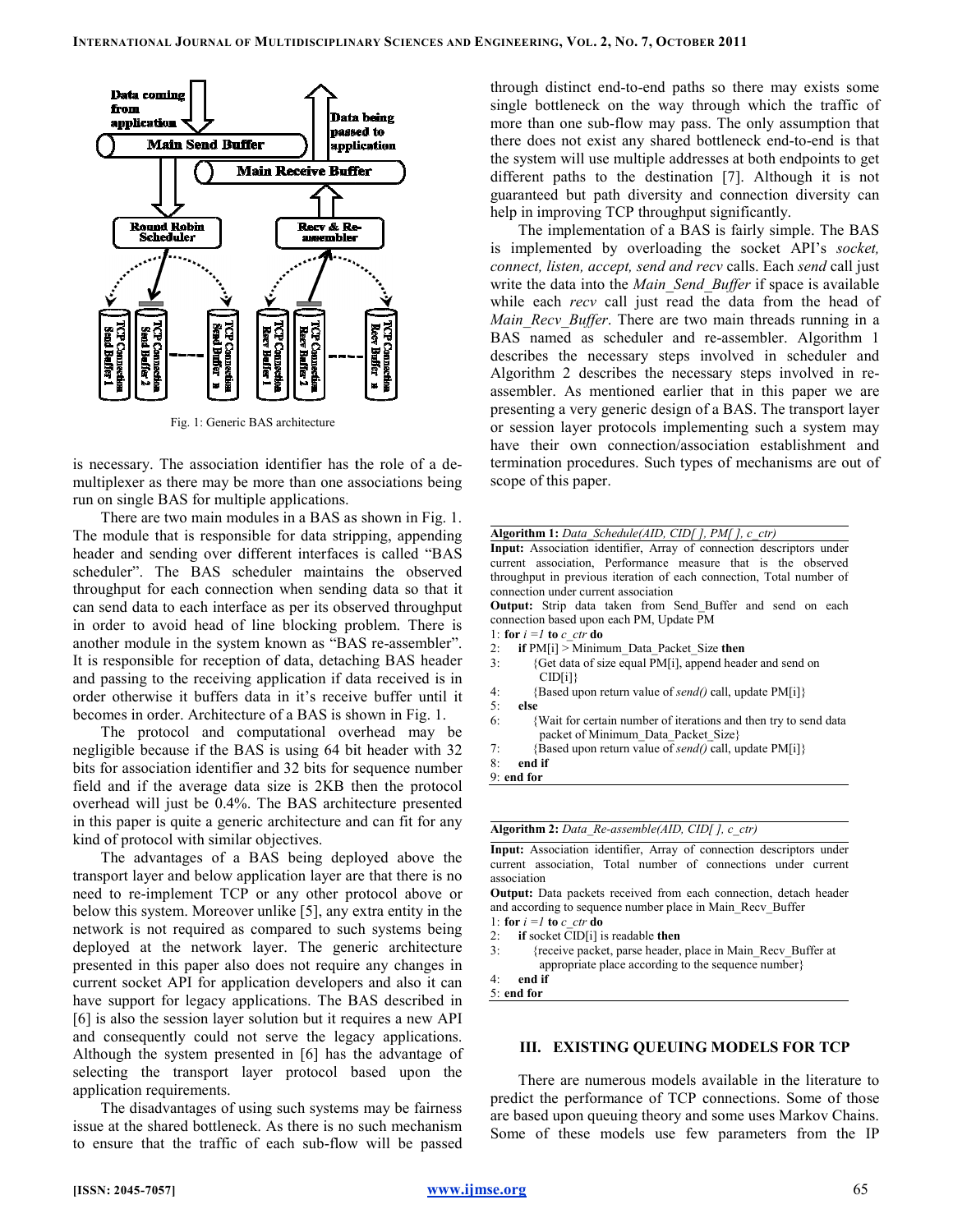networks for example RTT, packet loss ratio etc. as in [8] [9]. Some uses primitive network parameters for example data rates, buffer size, propagation delays etc. as in [10]. There are various approaches to model TCP performance. A detailed discussion on such approaches can be found in [11].

Usually for TCP connections,  $M/G/\infty$  queuing model is used because it is assumed that the arrival rate and the service rate remains constant in time when TCP connection is in steady state and theoretically there can be infinite number of servers in the system to serve TCP connections, since there is no limitation on the number of TCP connections in any given state within a system. If we look at the BAS in general as a network of queues then it could be argued that the arrival and departure rates are time varying and also there is finite number of TCP connections under one association. The number of these servers is also a time varying measure. So there are two most appropriate queuing models that may partially fit in this scenario are  $M(t)/M/c(t)$  [12] and  $M(t)/M(t)/c(t)$  [13]. In order to allow the arrival and service rates to vary with time, [12] replaced  $\lambda$  (arrival rate) with time varying function  $\lambda(t)$  and [13] replaced  $\mu$  (service rate) with time varying function  $\mu(t)$ .

#### IV. PROPOSED QUEUING MODEL

In this paper a simplified and generic queuing model of type  $(M/M/c)/(FCFS/N/\infty)$  is derived. It is assumed that for small intervals of time and in steady TCP conditions, the arrival and departure rates will be time in-varying and both follow the Poison distribution but the departure rate  $\mu$  will be different for each individual TCP connection. For example in the BAS if two network interfaces are being used for bandwidth aggregation out of which one is of type GPRS, and the other one is of WLAN then the departure rate of GPRS and WLAN will be different. A very generic queuing model of this type is presented in [14]. The model is extended in such a way that the departure rate or service rate  $\mu$  will be different for each connection instead of same as presented in [14]. Following are the definitions of basic variables being used to model a BAS at an instance of time  $t$ . It is assumed that at time instance  $t$ , the system will be in steady state:

 $n =$  number of data packets in the system (in main buffer plus all packets in TCP buffers)

 $\lambda_n$ = Arrival rate given n packets in the system

 $\gamma_i$  = Departure Rate of *ith* connection

 $\mu_n$ = Cumulative departure rate given n packets in the system. It is the sum of all individual departure rates of  $c$ number of connections. It could be defined as:

$$
\mu_n = \begin{cases} \sum_{i=1}^n \gamma_i & 0 \le n < c \\ \sum_{i=1}^c \gamma_i & c \le n \le N \end{cases}
$$
 (1)

As N is the total number of packets that the system can accommodate therefore when the system approached this limit, it stops receiving more bytes from the application. In this case  $\lambda$  becomes zero. According to [14]  $\lambda_n$  can be defined as:

$$
\lambda_n = \begin{cases} \lambda, & 0 \le n \le N \\ 0, & n > N \end{cases}
$$
 (2)

For the system to work in steady state, following condition must hold:

$$
\rho = \frac{\lambda}{\mu n} < 1
$$
\n
$$
\rho = \frac{\lambda}{\sum_{i=1}^{c} \gamma_i} \tag{3}
$$

Let  $p_n$  be the probability that *n* packets are in the system then [14] defines it as:

$$
p_n = \left(\frac{\lambda_{n-1}\lambda_{n-2}\lambda_{n-3\ldots\ldots\ldots}\lambda_0}{\mu \, n \, \mu \, n-1 \, \mu \, n-2\ldots\ldots\ldots\mu \, 1}\right) p_0 \tag{4}
$$

Using equations (1), (2) and (3),  $p_n$  can be written as:

$$
p_n = \left(\frac{\lambda^n}{\prod_{j=1}^n [\Sigma_{i=1}^j \gamma_i]}\right) p_0 \quad \text{for } 0 \le n < c
$$
\n
$$
p_n = \left(\frac{p^{n-c} \lambda^c}{\prod_{j=1}^c [\Sigma_{i=1}^j \gamma_i]}\right) p_0 \quad \text{for } c \le n \le N
$$
\n
$$
\tag{5}
$$

The expression for  $p_0$  can be derived from  $\sum_{n=0}^{N} p_n = 1$ 

So

$$
p_0 = \frac{1}{\sum_{n=0}^{c-1} \left( \frac{\lambda^n}{\prod_{j=1}^n \sum_{i=1}^j \gamma_i!} \right) + \left( \frac{\lambda^c}{\prod_{j=1}^c \sum_{i=1}^j \gamma_i!} \right) \left( \frac{1 - \rho^{N-c}}{1 - \rho} \right)}
$$

Next the most commonly used steady-state measures of performance in a queuing scenario are computed. Let  $N_q$  be the expected number of packets in queue. The packets start being queued in the Main data buffer when the number of packets in the system becomes more than the total number of packets which could be accommodated in all TCP send buffers.  $N_q$  can be computed as:

$$
N_q = \sum_{n=S+1}^{N} (n - S) p_n
$$
  
=  $\sum_{n=S+1}^{N} (n - S) \left( \frac{p^{n-c} \lambda^c}{\prod_{j=1}^{c} [\sum_{i=1}^{j} \gamma_i]} \right) p_0$  (6)

Here  $S$  is the total number of packets which could be accommodated in all TCP send buffers. Let  $N_s$  be the expected number of packets in the system that can be derived from  $N_q$  as follows:

$$
N_s = N_q + c\rho \tag{7}
$$

In order to derive an expression to calculate the average data transmission rate, we need to calculate the expected waiting time in queue,  $W_q$ , and expected waiting time in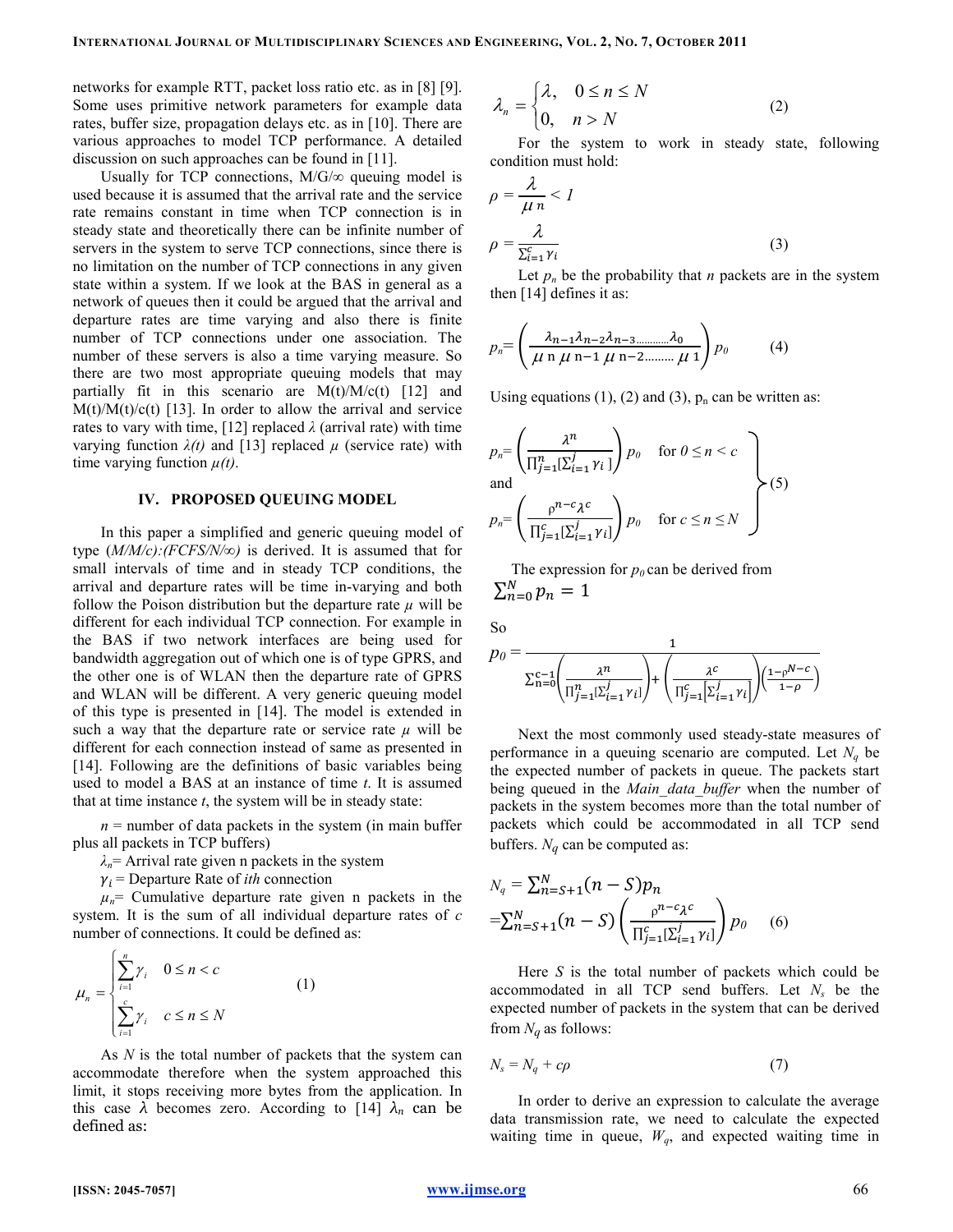# INTERNATIONAL JOURNAL OF MULTIDISCIPLINARY SCIENCES AND ENGINEERING, VOL. 2, NO. 7, OCTOBER 2011

service,  $W_s$ . These performance measures could be derived using Little's law as explained in [14].

$$
W_s = \frac{Ns}{\lambda_{\text{eff}}}
$$
  
\n
$$
W_q = \frac{N_q}{\lambda_{\text{eff}}}
$$
\n(8)

5 T =

Where  $\lambda_{\text{eff}}$  [14] is the effective arrival rate in the system that may be equal to  $\lambda$  if all packets coming from application could be accommodated in the system and there may occurs a situation when some data packets could not be accommodated in the BAS then  $\lambda > \lambda_{eff}$ .  $\lambda_{eff}$  can be computed as follows:

$$
\lambda_{\text{eff}} = \lambda - \lambda_{\text{lost}}
$$
\n
$$
\lambda_{\text{lost}} = \lambda p_N + \lambda_{\text{drop}}
$$
\n(10)

While  $\lambda_{\text{lost}}$  is the rate at which the application tries to send packets but the buffers in the BAS are already full. And  $\lambda_{drop}$ is the total packet drop ratio of all the channels. The packets per unit time average data transmission rate GP can be calculated as follows:

$$
GP = \frac{N_q}{W_S} \tag{11}
$$

The following sections describe how this model is validated with the actual results.

#### V. EXPERIMENTAL SETUP

In order to validate our derived model, NCTUNS 5.0 [15] is used as a network simulator. Figure 2 shows the simulation scenario. In this simulation, a multi-interface mobile node acts as client and communicates with a fixed node acting as TCP server. The link between router (node 2) and fixed node (node 1) is of 10Mbps Ethernet link while the available links from mobile node (node 3) to the router through different access technologies is variable depending upon our scenario as shown in Table 1. A TCP based traffic generator and receiver applications along with BAS support were used on mobile node and fixed node respectively. The traffic generator connects with the receiver through each available interface and starts sending fixed sized packets of 2KB. The generator application uses fixed sized TCP connection send buffer for each connection and each buffer can accommodate maximum of 50 data packets. The main send buffer of BAS can accommodate maximum 150 packets. It means that if there are three number of interfaces being used  $(c = 3)$  then the system can accommodate maximum 300 packets so N will be 300.

# VI. MODEL VALIDATION

The graph of our derived probability density function (pdf) for n number of packet in the system is shown in Figure 3 and its CDF is shown in Figure 4. There are total of six experiments conducted and results are compared with model predicted results. The summery of the experiments and



Fig. 2: Simulation Scenario

comparison is presented in Table 1. The comparison is also presented in a graph as shown in Figure 5. The duration of each experiment is 100 seconds. The first experiment involved using three interfaces with 638pps (packets per seconds) of data arrival rate,  $\lambda$ , from application to BAS and cumulative data departure rate  $\mu_n$  of all three connections as 640pps. In subsequent two experiments, the number of connections is gradually decreased. In the forth experiment, the transmission rate of each connection is decreased to almost half and then results are gathered as show in Table 1.

In all six experiments, the observed and predicted values for data transmission rates show an excellent agreement. Here one point is to be noted about the gradual decrease in value of λ. As mentioned earlier that for a queuing system to work under steady-state condition, the arrival rate must be kept less than the service rate so that  $\rho = \lambda / \mu_n < 1$ . Therefore the value of  $\lambda$  is kept less than the total departure rate  $\mu_n$ . If  $\lambda$  is greater than  $\mu_n$  then value of  $\lambda_{\text{lost}}$  and  $N_q$  increases but the average data transmission rate will always be less than or ideally equal to  $\mu_n$ . If  $\lambda \ll \mu_n$  then the  $N_q$  and  $W_q$  becomes negligible because the probability that a packet arrives and found each connection buffer full becomes negligible.

 Fig. 5 shows three plots. The upper plot illustrates the selected value of cumulative transmission rate of all TCP connections. The two plots in the lower side shows the actual and predicted average data transmission rates. The predicted values were calculated using equation 11. The observed average data transmission rate is the average of transmission rate observed during 100 seconds time period of the experiment. The trend of the plots shows that as the number of connections participating for bandwidth aggregation decreases so does the average transmission rates. This shows the validity of using a BAS in order to improve the throughput. Moreover the predicted or analytical values also decrease as the number of connections decrease.

## VII. CONCLUSION

In this paper a generic architecture for a Bandwidth Aggregation System (BAS) along with its implementation is presented. Moreover it is argued that a BAS can be described